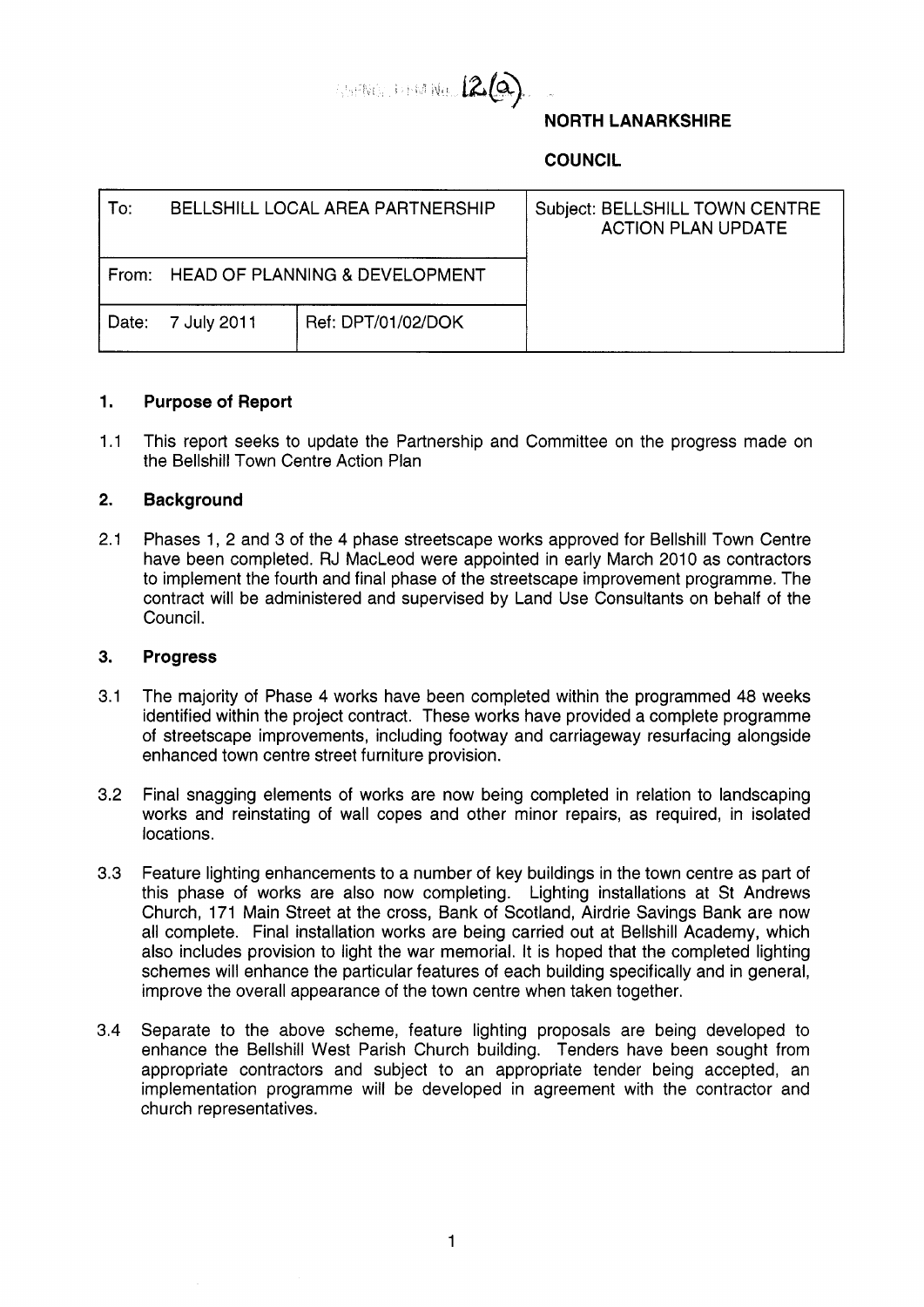# **4. Hamilton Road Roundabout/ Farmgate Square Roundabout**

- **4.1**  Works at Hamilton Road West Roundabout have now completed. Contractors completed all work elements by mid June. Roads remained open throughout the construction of the roundabout, using signalised traffic management as necessary, minimising traffic build up as far as possible. The completed roundabout contributes to improved traffic flow through the town, helping improve road safety in the Hamilton Road area.
- 4.2 Tenders will be sought for the construction of a roundabout on Hamilton Road, at the junction of Farmgate Square. Designs have been developed for a roundabout at this junction to help improve access to Hamilton Road from the adjacent housing areas. Current proposals are for a four armed roundabout at junction of Hamilton Road with Farmgate Square and Queens Crescent. Subject to a suitable tender being accepted, an implementation programme will be developed for delivery of the roundabout within this financial year and local residents consulted on the proposals.

# **5. Town Centre Action Plan**

- 5.1 The proposed approach to the development of a new Town Centre Action Plan for North Lanarkshire's town centres is currently being developed. Work will progress in due course on the frameworks for the Bellshill area, with partnership meetings advised as this happens and partners involved accordingly.
- 5.2 A number of potential projects have been identified for implementation in the Bellshill area within this financial year, as highlighted at the previous partnership meeting (see appendix 1). These projects are currently being developed and consultation with partnership members will be carried out as these progress. At the previous partnership meeting, a request was raised that James Cleland Richardson, V.C. be recognised within the town for his achievements. In development of schemes noted above, we will seek to provide appropriate recognition within a suitable project.

#### **6. Recommendations**

6.1 It is recommended that the Local Area Partnership note progress made on the Bellshill Town Centre Action Plan.

Finney Linker

**SHIRLEY LINTON HEAD OF PLANNING** & **DEVELOPMENT** 

Local Government Access to Information Act: for further information about this report, please contact Denis O'Kane on 01236 616239 (20 June 201 1)